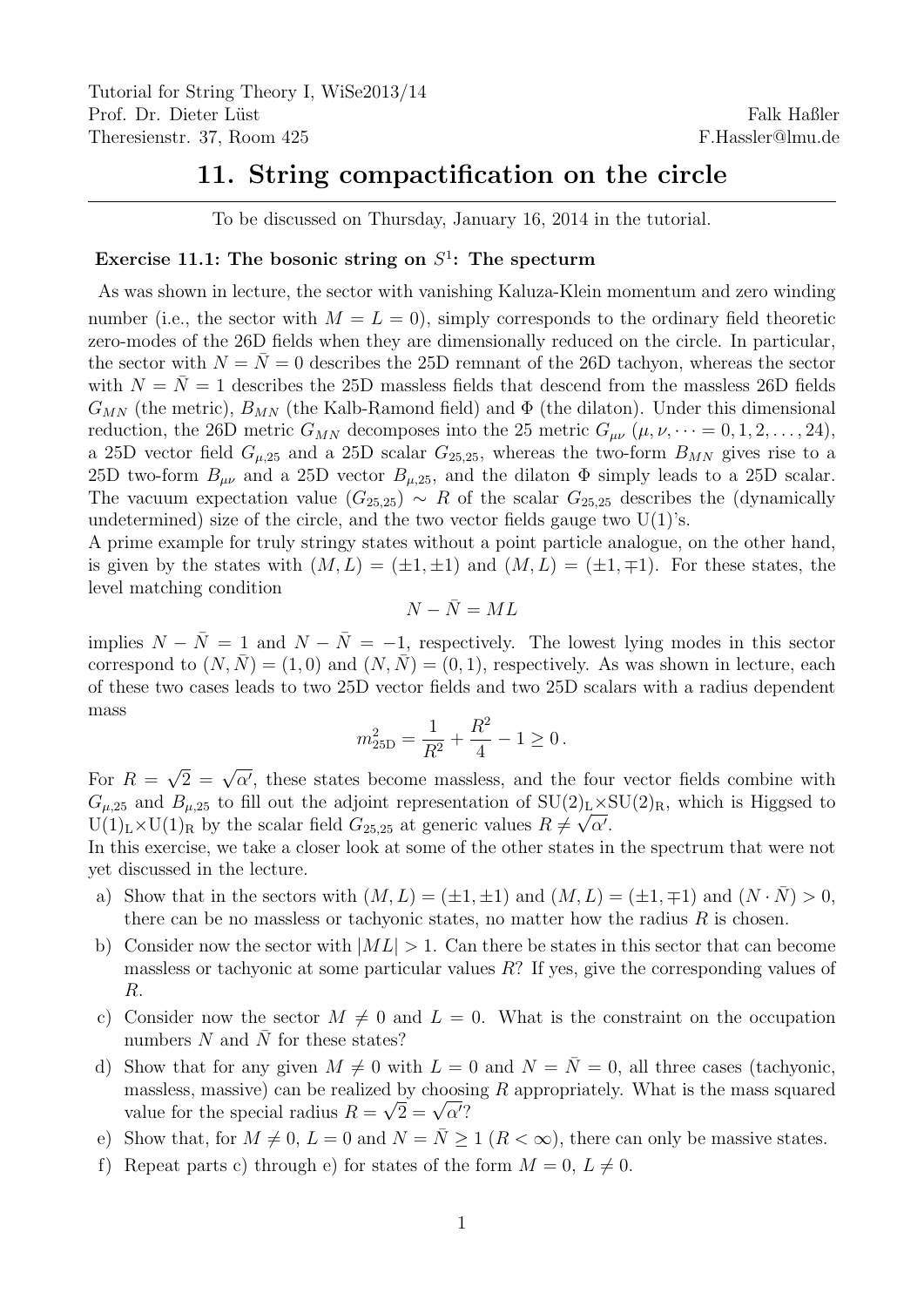## Exercise 11.2: Charges of Kaluza-Klein and winding modes

As was shown in lecture, the compactification of the closed string on a circle of radius R leads to two 25D vector fields  $G_{\mu,25}$  and  $B_{\mu,25}$  that are massless for arbitrary values of the radius R. These two vector fields correspond to zero modes of the  $(\mu, 25)$ -components  $(\mu, \nu, \dots)$  $(0, 1, \ldots, 24)$  of the 26D metric  $G_{MN}$  and the 26D two-form field  $B_{MN}$   $(M, N, \cdots = 0, 1, \ldots, 25)$ , respectively. They give rise to a gauge group  $U(1)_L \times U(1)_R$  that remains unbroken for all R. In addition, the closed string spectrum also contains four more vector fields that can also in addition, the closed string spectrum also contains four more vector fields that can also<br>become massless, but only at the self-dual radius  $R = \sqrt{2} = \sqrt{\alpha'}$ . They correspond to the excitations

$$
\begin{split} |V_\pm^\mu\rangle &= \alpha_{-1}^\mu |M=\pm 1,L=\pm 1\rangle\\ |V'^\mu_\pm\rangle &= \bar\alpha_{-1}^\mu |M=\pm 1,L=\mp 1\rangle\,. \end{split}
$$

In the lecture, it was claimed that these additional vector fields combine with  $G_{\mu,25}$  and  $B_{\mu,25}$ to fill out the full adjoint representation of  $SU(2)_L \times SU(2)_R$ , which should thus be considered as the full gauge group, which is unbroken at the self-dual radius, but Higgsed to  $U(1)_L \times U(1)_R$  at generic values of R. For this to be possible,  $V_{\pm}^{\mu}$  and  $V_{\pm}^{\mu}$  have to be charged with respect to the U(1)'s gauged by  $G_{\mu,25}$  and  $B_{\mu,25}$  (just as the  $W^{\pm}$ -bosons have to be charged in the Standard Model). In this exercise, we will uncover the physical origin of this charge.

To understand this origin, we have to understand first how the closed string couples to the metric  $G_{MN}$  and the two-form  $B_{MN}$ . So far, we have only studied the propagation of strings in flat Minkowski spacetime (corresponding to  $G_{MN} = \eta_{MN}$ ) and without any background two-form field  $B_{MN}$  turned on. The action in this simplified case is just the Polyakov action,

$$
S_{\rm P} = -\frac{T}{2} \int d^2 \sigma \sqrt{h} h^{\alpha \beta} \partial_\alpha X^M \partial_\beta X^N \eta^{MN}
$$
  
\n
$$
{}^{h_{\alpha \beta} = \eta_{\alpha \beta}} - \frac{T}{2} \int d^2 \sigma \left( -\partial_\tau X^M \partial_\tau X^N + \partial_\sigma X^M \partial_\sigma X^N \right) \eta_{MN}.
$$

In a more general, curved, background with metric  $G_{MN}(X)$ , this is simply generalized by replacing the constant Minkowski metric  $\eta_{MN}$  by the curved metric  $G_{MN}(X)$ :

$$
S_{\rm P} = -\frac{T}{2} \int d^2 \sigma \left( -\partial_\tau X^M \partial_\tau X^N + \partial_\sigma X^M \partial_\sigma X^N \right) G_{MN}(X(\sigma, \tau)). \tag{1}
$$

The coupling of a string to a non-vanishing background  $B_{MN}$ -field, on the other hand, is described by adding the action

$$
S_{\rm B} = \frac{T}{2} \int d^2 \sigma \epsilon^{\alpha \beta} \partial_{\alpha} X^M \partial_{\beta} X^N B_{MN}(X(\sigma, \tau))
$$
  
=  $T \int d\sigma d\tau \partial_{\tau} X^M \partial_{\sigma} X^N B_{MN}(X(\sigma, \tau)),$  (2)

where  $\epsilon^{\alpha\beta} = -\epsilon^{\beta\alpha}$ ,  $(\epsilon^{\tau\sigma} = 1)$  is the 2D epsilon tensor. This action is simply the integral of the pull-back of the two-form  $B_{MN}$  to the two dimensional world sheet and can be viewed as a higher-dimensional analogue of the eletromagnetic coupling of a point particle of charge  $q$  in  $d$ dimensions with worldline  $x^{\mu}(\tau)$ :

$$
S_{\text{e.m.}} = \int d^d x j^\mu A_\mu = q \int d\tau (\partial_\tau x^\mu) A_\mu(x(\tau)) \,, \tag{3}
$$

with  $j^{\mu}(x) = \int d\tau \dot{q} \dot{x}^{\mu} \delta^{(d)}(x^{\mu} - x^{\mu}(\tau))$  being the current density. The integrand here is likewise nothing but the pull-back of the one-form  $A_\mu(x)$  to the worldline of the particle.